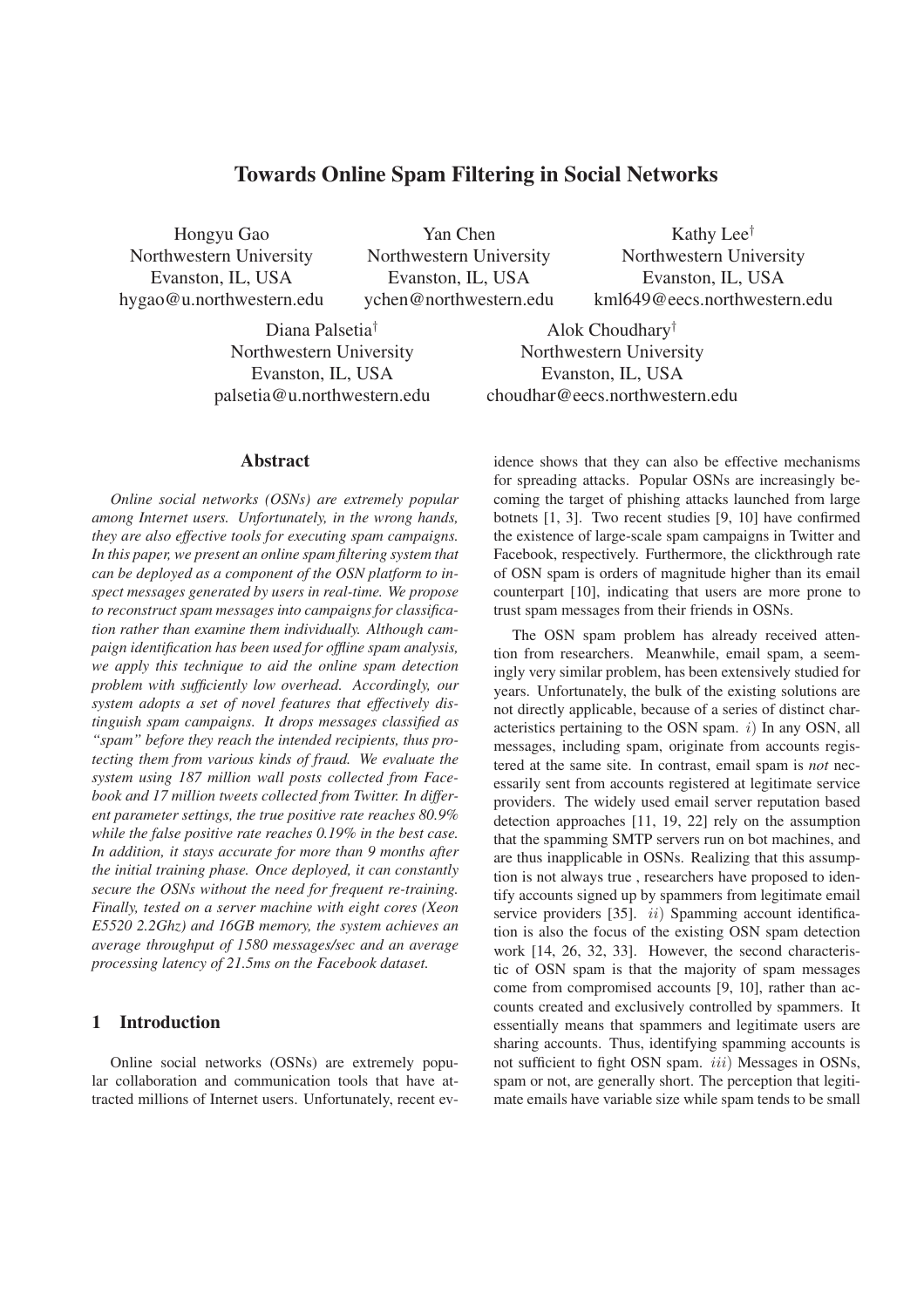no longer holds in OSNs. The third characteristic, along with the previous two, obsoletes many features that used to work well in supervised machine learning based detection approaches, which we briefly discuss in Section 3.

It is worth noting that offline OSN analysis works successfully reveal OSN spam messages [9, 10], but they are not designed as online detection tools, since they either have long lag-time or limited efficiency. We offer more detailed comparison in Section 7. Meanwhile, message content based detection approaches, such as the recently proposed campaign template inference [18], are expected to perform equally well if applied to OSNs. However, they implicitly require that *all* campaigns must be present in the labeled training set in order for good detection coverage. This requirement itself is hard to satisfy, not to mention the difficulty of fighting campaigns that emerge in the future. In addition, approaches based on malicious URL detection are also applicable [27]. Nonetheless, URL obfuscation techniques (*e.g.*, using "nevasubevu\t. blogs pot\t.\tco\tm (take out spaces)" instead of "nevasubevu.blogspot.com") make it difficult for any automated tool to recognize the embedded URLs in the first place.

In this paper, we present an online spam filtering system specifically designed for OSNs and can be deployed as a component of the OSN platform. After the initial training phase, it efficiently inspects the stream of user generated messages, immediately dropping those classified as spam before they reach the intended recipients. The system owns four desirable properties as an online filtering tool, which are:  $i)$  high accuracy,  $ii)$  no need for all campaigns to be present in the training set,  $iii)$  no need for frequent re-training, and  $iv$ ) low latency.

The key insight is that we always seek to uncover the connection among all the messages by performing clustering on them, instead of directly inspecting each individual message without correlating it with others. The correlated spam messages form spam campaigns. Although the clustering approach has been used for offline spam analysis [4, 36], it is never used for online spam filtering due to its computational overhead. We leverage incremental clustering and parallelization to address this challenge. When a new message is generated, the system organize it, along with all the previously observed messages, into clusters. The new message is then classified according to whether or not the cluster it resides in is a spam cluster, which is determined by all the messages in the same cluster collectively.

Accordingly, the classifier is trained on a set of features associated with message clusters instead of individual messages. We identified six such distinguishing features. They all stem from the spammers' need to push spam messages to as many recipients as possible. Meanwhile, these features grasp the *commonality* among spam campaigns, *e.g.* , they generate spam messages fast while lasting, rather than the speciality of any individual campaign, *e.g.* , word distribution or underlying templates. Hence, spam campaigns can still be detected even if they do not have any instance included in the training set. In addition, the features pertaining to campaigns cannot be easily maneuvered. For example, if the spammer slows down the speed of spam message generation, he has to pay the price of the reduced ability to affect potential victims. As a result, these features are persistent over time. After the initial training, the system can work online for a long period of time without the need for re-training. For the same reason, it is also harder for the spammers to craft their sending pattern to evade detection. We evaluate the system using 187 million wall posts collected from Facebook and 17 million tweets collected from Twitter. Experimental results show that the system yields 80.9% true positive rate and 0.19% false positive rate in the best parameter settings. It stays accurate for more than 9 months after the initial training phase, and achieves an average throughput of 1580 messages/sec and an average processing latency of 21.5ms on the Facebook dataset.

In summary, we frame our contributions as:

- We propose to use spam campaigns, instead of individual spam messages, as the objects for spam classification.
- We solve the challenge of reconstructing campaigns in real-time by adopting incremental clustering and parallelization.
- We identify six features that distinguish spam campaigns from legitimate message clusters in OSNs.
- We develop and evaluate an accurate and efficient system that can be easily deployed at the OSN server side to provide online spam filtering.

The rest of the paper is organized as follows. We first provide necessary background information and clarify what will be achieved in Section 2. After that, we present the six features to distinguish spam clusters in Section 3, illustrate the detailed system design in Section 4, and thoroughly evaluate its performance in Section 5. Next, we discuss possible attempts to evade the system in Section 6 and the related work in Section 7. Finally, we conclude the paper in Section 8.

# **2 Background and Goal**

In this section, we provide necessary background information and how our system can be incorporated into the current OSN architecture. We also describe the dataset used in this study.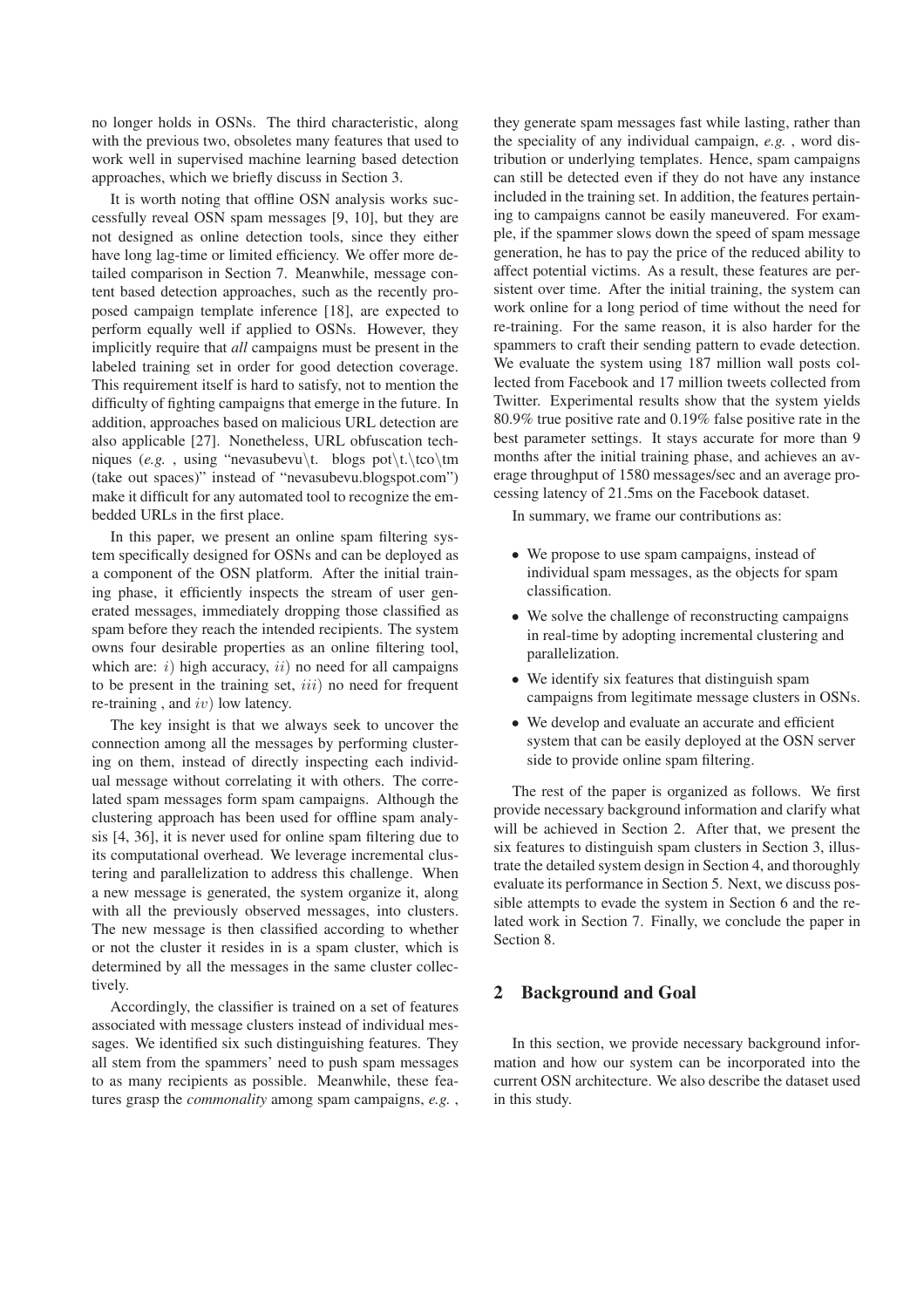#### **2.1 Background**

All current OSNs adopt the client-server architecture. The OSN service provider acts as the controlling entity. It stores and manages all the content in the system. On the other hand, the content is generated by users spontaneously from the client side. The OSN service provider offers a rich set of well-defined interfaces through which the users can interact with others. Currently two popular ways of interaction exist. Facebook is representative of OSNs that adopt the interaction between a pair of sender and recipient as their primary way of interaction, although they also support other ways. Twitter is representative of OSNs that adopt broadcasting as their primary way of interaction.

Figure 1(a) illustrates a simplified OSN architecture. It only depicts the components that are related to message exchanging, while all other functionalities, *e.g.* , user authentication, video sharing and 3rd party applications, are omitted. In this simplified example, multiple users are interacting via the message posting and viewing interface. In Facebook-like OSNs, it represents the case that user A and B are posting messages to user C and D, respectively. In Twitter-like OSNs, it represents the case that user A and B are broadcasting messages to all the followers including user C and D, respectively, while other possible recipients are omitted for simplicity. In both cases, the service provider mediates all the interactions. The generated messages are first stored at the service provider's side, and will be relayed when the corresponding recipient signs in.

Unfortunately, all the content in OSNs is generated by users and is not necessarily legitimate. The posted messages could be spam. Note that although spam traditionally refers to massive, unsolicited campaigns trying to promote products or services, we do not restrict ourselves to this behavior alone. Rather, we use the term "spam" to refer to unsolicited campaigns that attempt to execute a variety of attacks, including but not restricted to:  $i)$  product advertisements,  $ii)$  phishing and  $iii)$  malware spreading. In the example of Figure 1(a), user A's account is compromised and sends a spam message to user C, trying to direct user C to some malicious website. Once user C signs in, the spam message will be displayed to him, exposing him to potential threats.

#### **2.2 Goal**

Our goal is to design an online spam filtering system that is deployed at the OSN service provider side, as Figure 1(b) shows. Once deployed, it inspects every message before rendering the message to the intended recipients and makes immediate decision on whether or not the message under inspection should be dropped. In this particular example, the message generated by user A is classified as spam and is thus dropped instantly. The message from user B is legitimate and is stored by the service provider. Later when user C and D sign in to the system, C will not see the dropped spam message.

We assume the spam message originates from a compromised account in the above example. We stress that this is *not* an assumption that our system relies on. Rather, our system can detect spam messages originating from both compromised accounts and spamming bots.

### **2.3 Dataset**

Facebook and Twitter are two representative OSNs. We use data collected from both sites in the study. The Facebook dataset contains 187 million wall posts generated by roughly 3.5 million users in total, between January of 2008 and June of 2009 [30]. For the Twitter data collection, we first download trending topics, *i.e.* , popular topics, from the website *What the Trend* [2], which provides a regularly updated list of trending topics. We then download from Twitter all public tweets that contain the trending topics while the topics are still popular via Twitter APIs. For example, while the topic "MLB" is trending, we keep downloading all tweets that contain the word "MLB" from Twitter. For each tweet we also obtain the userID that generates it along with its friend number, *i.e.* , the number of users it follows. the Twitter dataset contains over 17 million tweets related to trending topics that were generated between June 1, 2011 and July 21, 2011. The primary form of communication in Facebook and Twitter is called "wall post" and "tweet", respectively. From now on, we use the term "message" to refer to both of them for the ease of description.

We need labeled spam and legitimate messages to train and evaluate the system. For the Facebook dataset, we use the result of one previous study [9], where 199,782 wall posts are confirmed as spam. We further scan through the entire dataset looking for additional wall posts that share either identical textual description or URL with the confirmed spam wall posts. We label the newly found wall posts as spam, too. At last we have 217,802 wall posts labeled as spam. For the Twitter dataset, we visit all the embedded links. In Twitter, all the embedded links sit behind a URL shortening service. We label a URL as malicious if the URL shortening service stops serving the URL due to a policy violation. All Tweets containing the malicious URLs are labeled as spam. In total 467,390 tweets are labeled as spam. Note that in general, we lack comprehensive ground truth. Although all the messages labeled as spam are truly spam, some spam might be missed and labeled as legitimate message. Thus, we may somewhat underestimate false negative rate (spam that the system fails to report) during the evaluation, and overestimate false positive rate (legitimate messages misclassified as spam).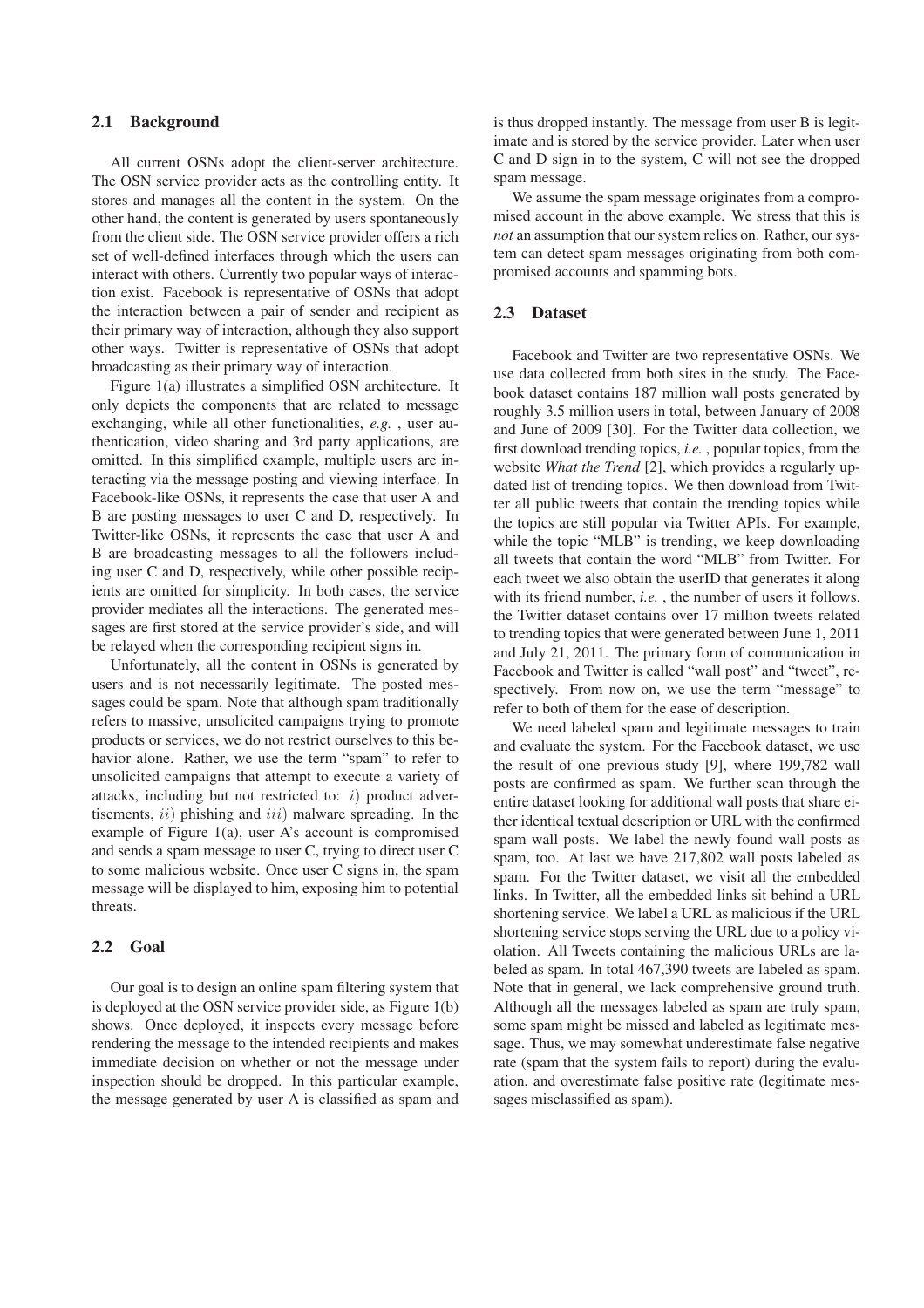

(a) The scenario without the deployment of our system.

(b) The scenario with the deployment of our system.

Figure 1: A simplified OSN architecture, only illustrating the components related to the message exchanging functionality. User A represents the account controlled by spammers.

# **3 Features**

We first briefly review some features used in existing spam detection work but are not suitable for the OSN environment. After that, we investigate various features that can potentially differentiate between spam and legitimate clusters. Note that *not* all features have never been used before. For each feature, we conduct experiment with the labeled Facebook dataset to show their effectiveness. In this section, we cluster the spam and legitimate messages separately to obtain the "pure" clusters, using the approach that is given out in Section 4, which provides the system design detail.

We organize the features into two categories. *OSN specific features* are those that need social network information to compute. *General features* are those that could also be used to detect spam outside OSNs. No single feature is perfectly discriminative between spam and legitimate clusters. Each single feature is likely to fail in some scenario. Instead, these features are used in combination to train the best classifier.

### **3.1 Obsolete Features**

Supervised machine learning has been a popular tool for spam detection. Numerous features have been proposed and work particularly well. However, OSN is a different context where the features' effectiveness needs a reevaluation. Note that we do not review *all* the previously proposed features. Instead, we cover the features used in two state-of-the-art works that detect spam in email [11] and forum [23], believing those features are the most advanced ones. Next, we present the ones found to be problematic.

Message size is a popularly used feature, because legitimate emails have variable sizes while spams tend to be small. We measure the size of the spam and legitimate messages in our dataset, and present the distribution in Figure 2. Apparently both types of messages in OSNs are small. Their distribution heavily overlaps in the area of less than 200 bytes. Consequently, for the majority of messages the size is not a distinguishing feature. Two similar features are the number of words and the average word length in each message. We present their distribution in Figure 3 and Figure 4, respectively. The observation is consistent with the message size feature. Neither of them would remain effective in OSNs.

A series of network based features, which are sender IP neighborhood density, sender AS number and status of sender's service ports, have also been proposed. Although we cannot measure them straightforwardly due to the lack of such information in our dataset, we still find it problematic to use them to detect OSN spam, because the underlying assumption is violated. The assumption is that spam emails are sent out using SMTP servers running on large number of infected ordinary end hosts, whereas legitimate emails originate from a set of dedicated SMTP servers. As a result, the spam senders' IP neighborhood will be crowded due to the botnet infection, but the IP addresses of legitimate SMTP servers are far apart. Also because of the infection pattern of botnet, spamming hosts tend to aggregate into a small number of ASes, which makes sender AS number a promising feature. At last, the spamming bots may not listen to other service ports, but legitimate SMTP servers will do so. Unfortunately, in OSNs both spam and legitimate messages are sent from ordinary end hosts. Given the large number of OSN users, the sender's IP neighborhood is expected to be dense for both spam and legitimate messages. In addition, there would be no difference in the status of sender's service ports for the two cases. At last, spam senders may still be aggregated into a small number of ASes. However, legitimate message senders will be mixed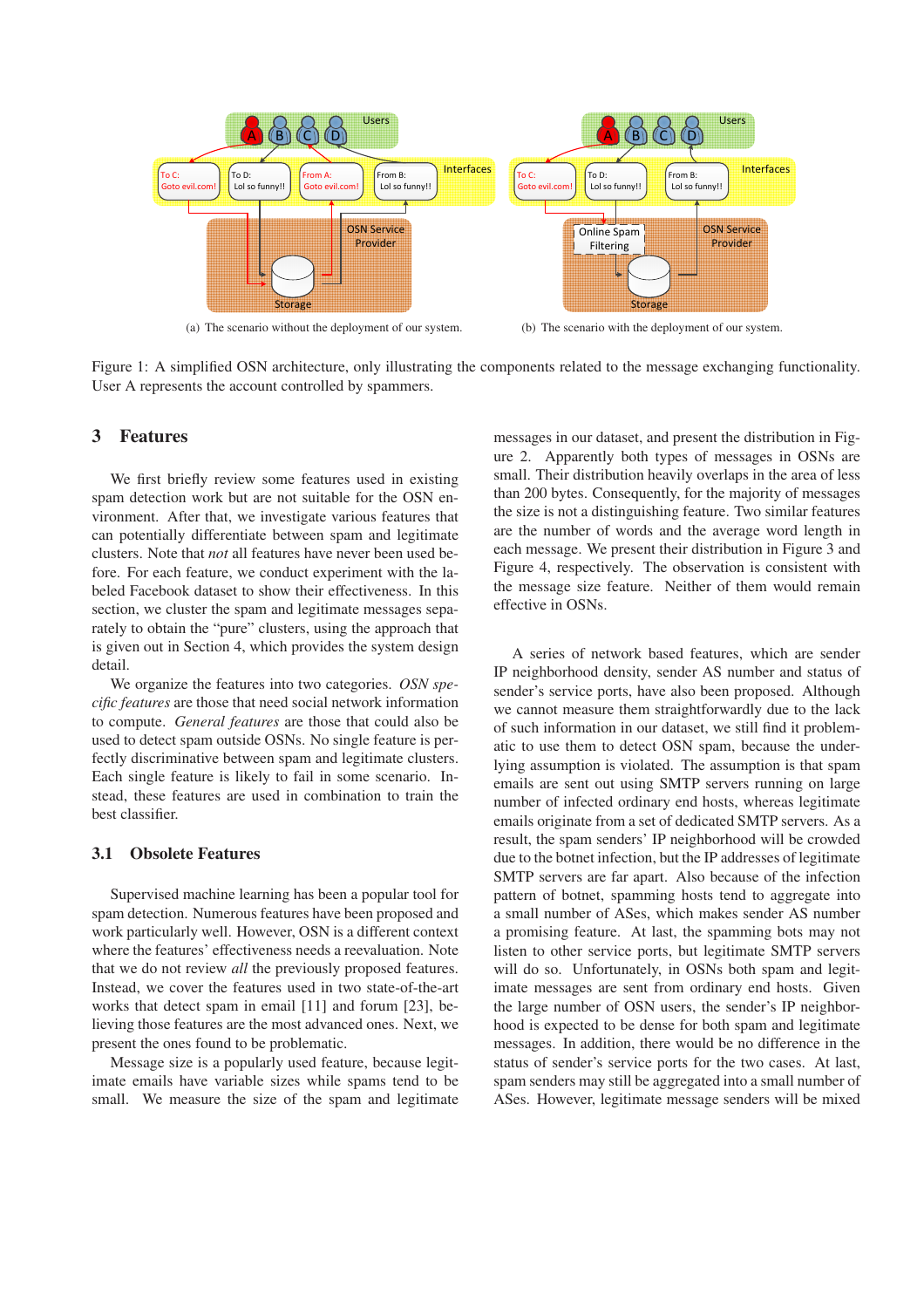

Figure 2: Distribution of spam and legit-Figure 3: Distribution of spam and legit-Figure 4: Distribution of average word imate message size, respectively. Each imate message word count, respectively. length of spam and legitimate messages, bin is 20 bytes. Each bin is 5 words. respectively. Each bin is 1 byte.

into the same ASes and the effectiveness of sender AS number as a feature would be seriously degraded.

#### **3.2 OSN Specific Features**

OSN users form a huge social graph, where each node represents an individual user. In Facebook-like OSNs, a social link would connect two nodes if the two corresponding users have mutually agreed to establish a social connection. Two users without a social link between them cannot directly interact with each other. Twitter-like OSNs impose looser restrictions, where a user can "follow" anyone to establish a directed social link, so that he can receive all the updates. Similarly, the interaction history among users forms an interaction graph.

**Sender Social Degree** Recent studies suggest that the majority of spamming accounts in OSNs are compromised accounts [9, 10]. Meanwhile, research on modeling epidemics in topological networks indicates that the more edges a node has, with a higher probability it will be infected quickly by an epidemic [6, 37]. On the other hand, the accounts created by spammers also have an incentive to make large number of friends to open up communication channels. Consequently, we hypothesize that spamming accounts have higher degree in the social graph than legitimate accounts. In Twitter-like OSNs, we define the social degree of one node as the number of other nodes it "follows", since this number is controlled by the account itself. In Facebook-like OSNs, there is no ambiguity as edges are not directed.

Figure 5 shows that our intuition is roughly correct. The average social degree of spamming accounts is 59.2. It is about 50% higher than that of legitimate accounts, which is 40.8. Given such an observation, it is tempting to use the message sender's social degree as one feature. Unfortunately, the compromised spamming account will send a mixture of spam and legitimate messages. Hence in many cases spam and legitimate messages share the same sender and will naturally have exactly the same value of the sender's social degree. However, after being organized into



Figure 5: Cumulative distribution of the social degree of spamming and legitimate accounts, respectively.

clusters, the average senders' social degree of the clusters becomes an effective feature. The main reason is that *all* senders in spam clusters are spamming accounts, while this is very unlikely to be true for legitimate clusters. As a result, spam clusters are expected to exhibit higher average senders' social degree. Figure 6 confirms this expectation. It does not depict the clusters whose senders' social degree is not available in the dataset. Despite some overlapping in the lower left region, the solid curve representing spam clusters is to the right of the dashed curve representing legitimate clusters. About 80% of legitimate clusters have an average senders' social degree of less than 400. In contrast, this value is larger than 400 for about 50% of spam clusters.

**Interaction History** Although one account may establish a large number of social links in the social graph, it only interacts with a small subset of its friends [30]. However, its behavior is expected to deviate from this pattern once the account is compromised and under the control of spammers, since the spammers desire to push spam messages to as many recipients as possible. Consequently, a sudden burst that the accounts start to interact with the friends that they do not, or rarely, interact with before becomes a strong signal indicating spamming activities. Note that this intuition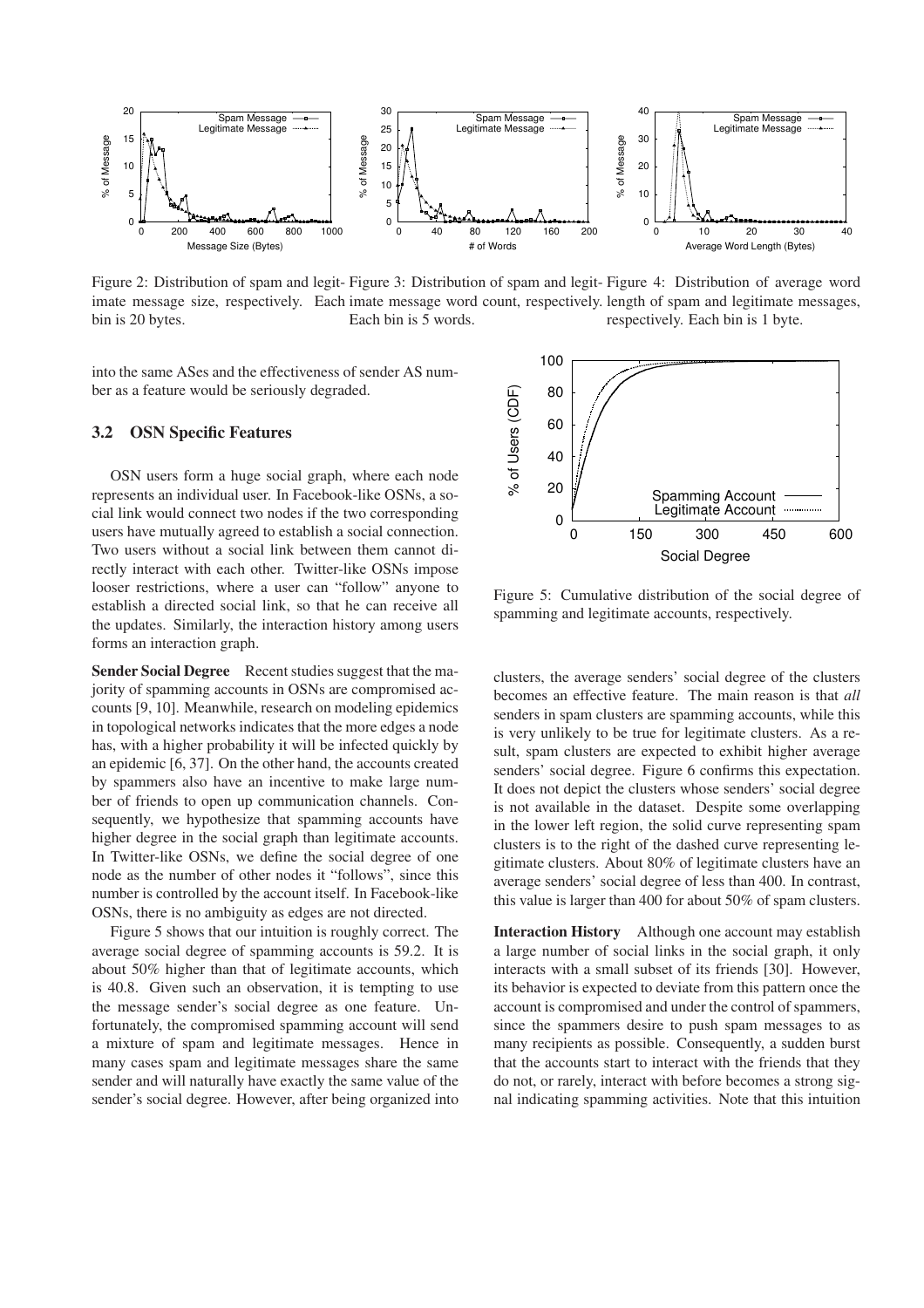

Figure 6: Cumulative distribution of average senders' social degree of spam and legitimate clusters, respectively.



Figure 7: Cumulative distribution of interaction history score of spam and legitimate clusters, respectively.

applies specifically to Facebook-like OSNs, since messages are always broadcast to all followers in Twitter-like OSNs.

We use the notion of "interaction history score" to quantify this intuition. The  $k_{th}$  interaction between a user pair is weighted  $1/k$ , so that messages sent between user pairs that rarely interact are given heavier weight values. As  $k$  increases, the message weight between frequently interacting user pairs decreases. We define the interaction history score of a cluster as the sum of the message weight within the cluster. Naturally, the spam clusters are expected to have higher score because larger number of less frequently interacting user pairs are contained. Figure 7 plots the CDFs of this score for spam and legitimate clusters, respectively. For the 20% clusters with the lowest scores, the expectation is not always true. However, spam clusters indeed exhibit higher score for the rest of the cases. Note that the x-axis is in log scale. The score of spam clusters is usually several times higher.



Figure 8: Cumulative distribution of spam and legitimate cluster size, respectively.

### **3.3 General Features**

We find four additional features effective to discriminate between spam and legitimate clusters. These features do not need the social graph or the interaction graph to compute, and could also apply to spam detection problems outside OSNs. They are denoted as the general features.

**Cluster Size** Although each spamming account might not generate large number of spam messages, the spam campaign as a whole must contain large number of spam messages in order to be prosperous. Figure 8 plots the CDFs of the size, measured as the number of message contained, for spam and legitimate clusters, respectively. We observe that about 50% of spam clusters' size is less than 10, which causes the overlapping part of the two curves. On the other hand, large spam clusters exhibit a big difference in size comparing with legitimate clusters. The overlapping of size of small clusters does not make this feature invalid. The reason is that small spam clusters only have minor impact on the system's detection performance. Instead, the big clusters are those that matters. As an extreme example, it is still acceptable even if the system correctly identifies 10% of spam clusters of size 1,000 while missing the remaining 90% of spam clusters of size 10.

**Average Time Interval** Known as the "bursty" property, most spam campaigns involve coordinated action by many accounts within short periods of time [31]. The effect is that messages from the same campaign are densely populated in the time period when the campaign is active. Consequently, if we compute the intervals between the generation time of consecutive messages in each cluster, the spam clusters are expected have shorter intervals than the legitimate clusters. From a statistical prospective, the median interval would nicely quantify the "bursty" property, and is robust to outlier values. However, it is expensive to maintain during runtime, as the complete list of intervals must be recorded and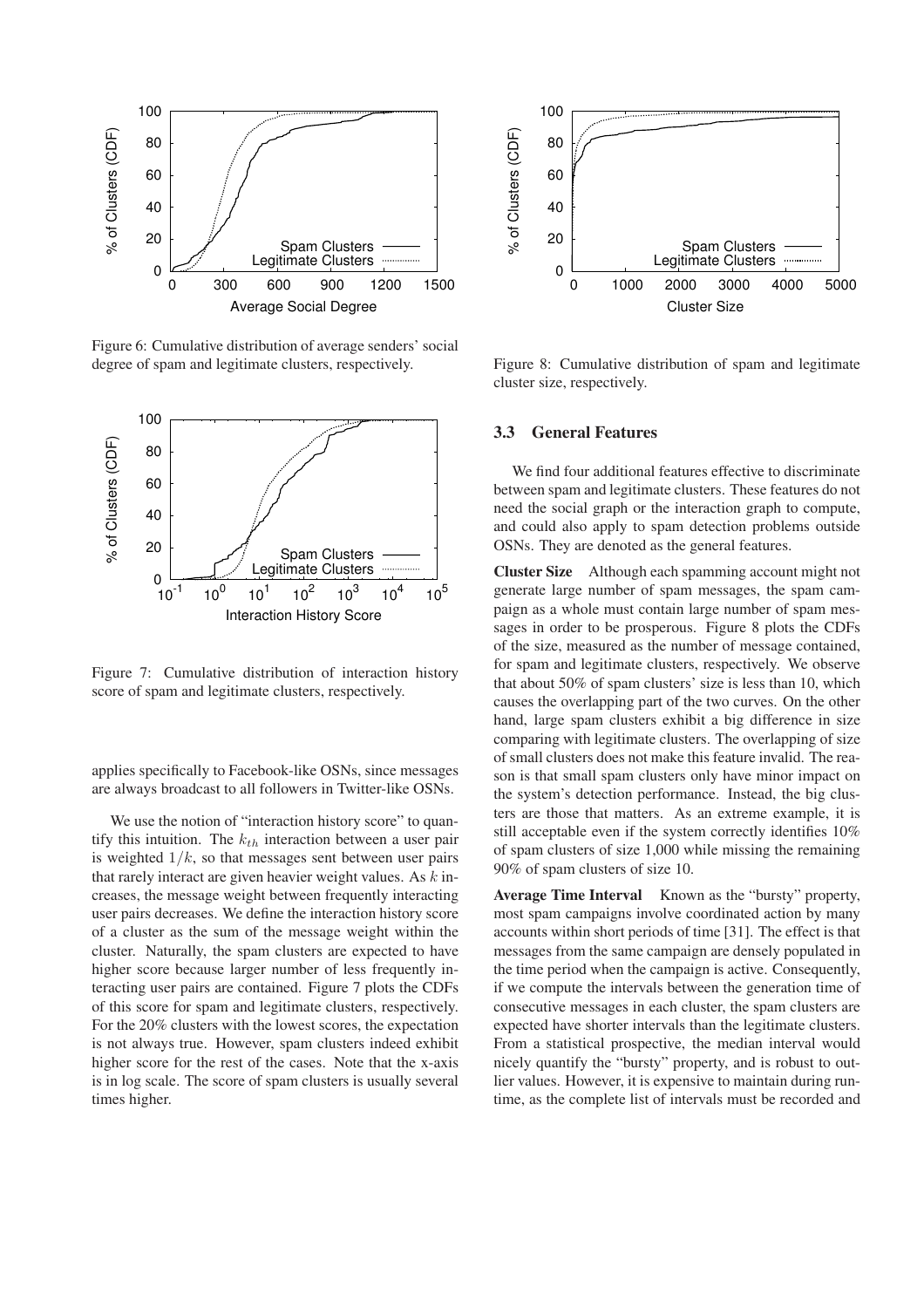

Figure 9: Cumulative distribution of average time interval of spam and legitimate clusters, respectively.



Figure 10: Cumulative distribution of average number of URLs per message of spam and legitimate clusters, respectively.

sorted. Alternatively, we quantify this property using the average time interval, which is much more "lightweight", since only the starting time, ending time and the total number of messages in the cluster are needed to calculate its value. Figure 9 plots the CDFs of average time interval of spam and legitimate clusters, respectively. The x axis is in log scale so that the figure is readable. It shows that the average time interval of legitimate clusters is orders of magnitude larger than that of spam clusters.

**Average URL Number per Message** Spammers always solicit some action from the recipients, *e.g.* , to click a link, in order for economic benefit ultimately. As the most commonly adopted practice, spam messages are embedded with URLs that the spammers want to advertise. In contrast, legitimate messages do not contain URLs in most of the case. Hence, we use the average number of URLs per message in each cluster as one feature. Figure 10 plots the CDFs of this feature for spam and legitimate clusters, respectively. It shows that more than 80% of benign clusters do not contain any URL. Only about 2% benign clusters contain more



Figure 11: Cumulative distribution of number of unique URLs contained in spam and legitimate clusters, respectively.

than one URLs in each message on average. In comparison, about 80% of malicious clusters contain at least one URL in each message on average.

**Unique URL Number** URL blacklist has been extensively used nowadays. As an attempt to evade blacklist based detection, spammers have evolved to embed different URLs in messages from the same campaign, with each URL being used less frequently, so that some, if not all, of the spam URLs will not be blacklisted. This type of spam campaigns will inevitably contain large number of unique URLs. On the other hand, legitimate clusters are not likely to exhibit the same behavior. Figure 11 plots the CDFs of the number of unique URLs contained in spam and legitimate clusters, respectively. The curve representing legitimate clusters embraces the y axis, which is consistent with the fact that many legitimate messages do not contain URL. On the contrary, about a half of the spam clusters have multiple URLs. The most diverse cluster uses 486 different URLs.

### **4 System Design**

In this section, we present the detailed design of the online spam filtering system. Section 4.1 first introduces the system overview. After that, Section 4.2 and Section 4.3 present the incremental clustering module and the supervised machine learning module, respectively. Finally, Section 4.4 illustrates an extension on the basic design that exploits parallelism to boost the system throughput.

### **4.1 Overview**

Figure 12 shows the system design overview. The intuition is that spam campaigns are generated using templates and that messages in the same campaign shall retain certain similarity among them. After a clustering process, spam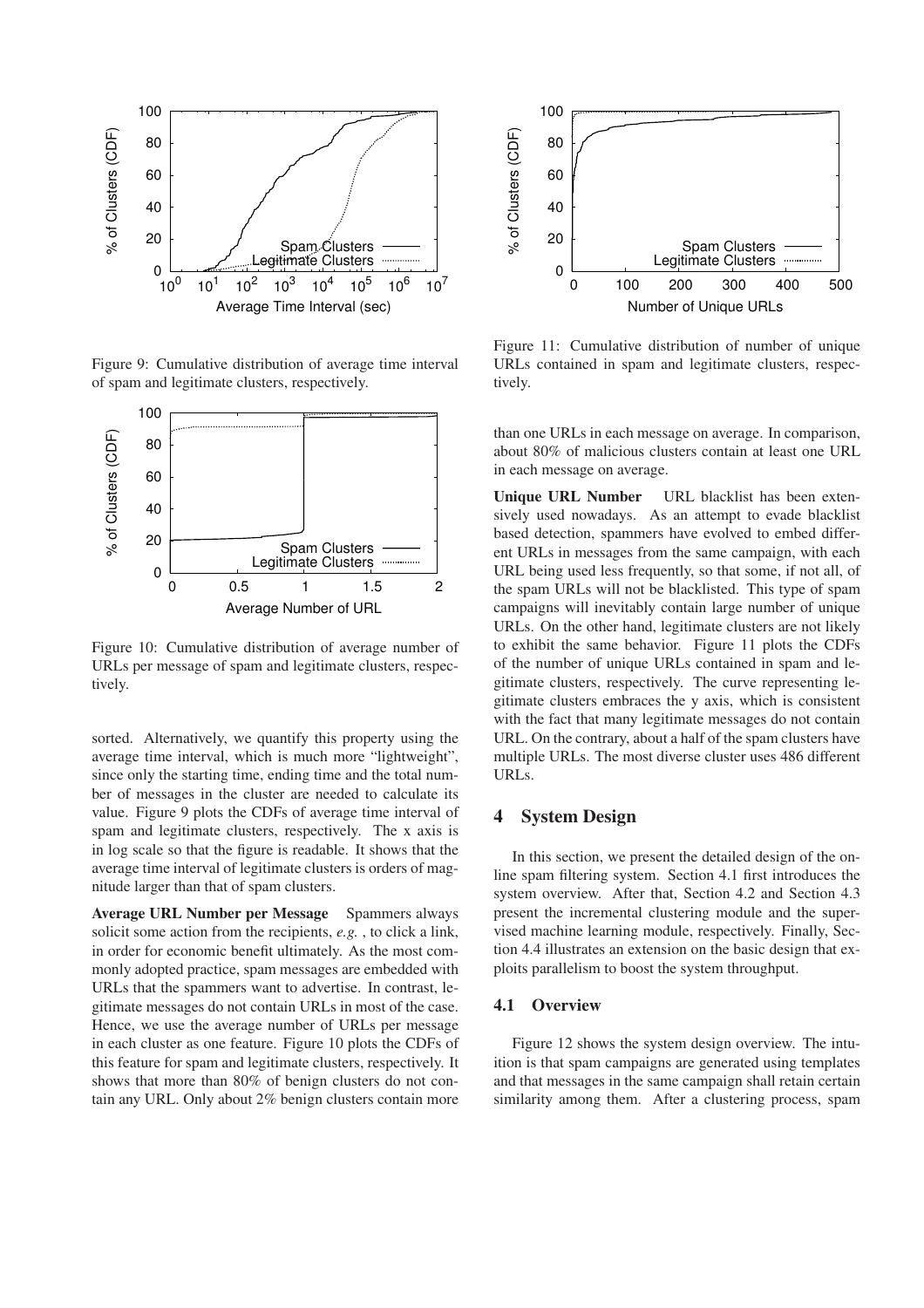

Figure 12: The system design overview.

messages in the same campaign will reside in the same cluster or only a small number of clusters. Note that we do not depend on the system to agglomerate an entire campaign into one single cluster, which is impractical due to the variation brought by the spam template. However, because the total number of messages in a spam campaign is very large, each spam cluster will still contain significant number of messages. In addition, the clusters formed by the spam messages will exhibit different characteristics comparing to the legitimate clusters as Section 3 shows. Hence, they can be differentiated using supervised machine learning.

Accordingly, the two major components in the system are the *incremental clustering module* and the *supervised machine learning module*. The first module maintains a collection of disjoint clusters such that each message that has been processed in the past is present. The second module is essentially a trained classifier that makes binary decisions. When the system receives a new message, it first incrementally updates the clustering result with minimal computational overhead. The new message may form a new cluster by itself, be incorporated into one existing cluster or even trigger the merge of multiple existing clusters. In the first case, the system directly marks the message as "legitimate" without invoking the classifier, because the average time interval feature cannot be calculated with only 1 message. This implicit limitation will cause a false negative only when the new message is the first one in a spam cluster, which happens very rarely. In any other case, the values of the six features of the cluster that the new message resides in are (re-)calculated. The other clusters are intact. After that, the trained classifier accepts these values and decides whether these values represent a spam cluster. Note that if the classifier outputs "spam", it will only trigger a spam alarm on the current message, rather than all the messages in the cluster. Since it is an online system, the decision on the previous messages in the same cluster has already been made and are not changed.

A practical concern is that the hardware resource is always limited. It is not affordable to keep track of all the messages observed in the past. In addition, recent messages should be given heavier weight that influences the clusters' feature values. To address these two concerns, the clusters that the system maintains decays exponentially over time. More specifically, once after the system has processed  $w$ messages, it shrinks the six feature values associated with each cluster by a factor of  $a$ , where  $w$  and  $a$  are two important system parameters to determine the decaying speed. If a cluster's size is shrunk to a value below a threshold  $t$ , it is permanently removed and all the resources it takes up is freed.

### **4.2 Incremental Clustering**

The ability to do incremental clustering is the key to the system. The first design choice we must make is to define the distance between two messages. Naturally, using semantic similarity will result in more accurate clustering result as messages in the same campaign are more likely to have small distance. However, semantic analysis involves heavier computational overhead that is not acceptable for a real-time system. Alternatively, we choose text shingling [7] as the basic tool to calculate the distance between messages. Text shingling is initially proposed to analyze web page similarity in huge volume and is sufficiently lightweight. In the shingling process, the original message is disassembled into fixed-length substrings, each of which is called a "shingle". We sort the hashed shingle and use the first 20 of them to represent each message. For the messages with less than 20 shingles, the system does not cluster them and directly marks them as legitimate if they do not contain any URL, since they are too short to carry out attacks. The similarity between a message pair is estimated by its *resemblance* score, defined as the ratio of shared shingles to all unique shingles. Two messages are deemed as "similar" if their resemblance score surpasses a predefined threshold.

We augment the original text shingling with URL comparison as an adaptation to the specific application of spam detection. URLs embedded in the spam messages represent the spammers' goal. Hence two spam messages sharing the same embedded URL shall come from the same campaign, although their textual description might be quite different judged by text shingling due to the usage of templates. To sum up, two messages are considered as "similar" if their resemblance score is sufficiently large *or* their embedded URLs are identical. They will reside in the same cluster if either condition is satisfied. A similar method was also used by Zhuang *et al.* [36] to analyze email spam traces offline.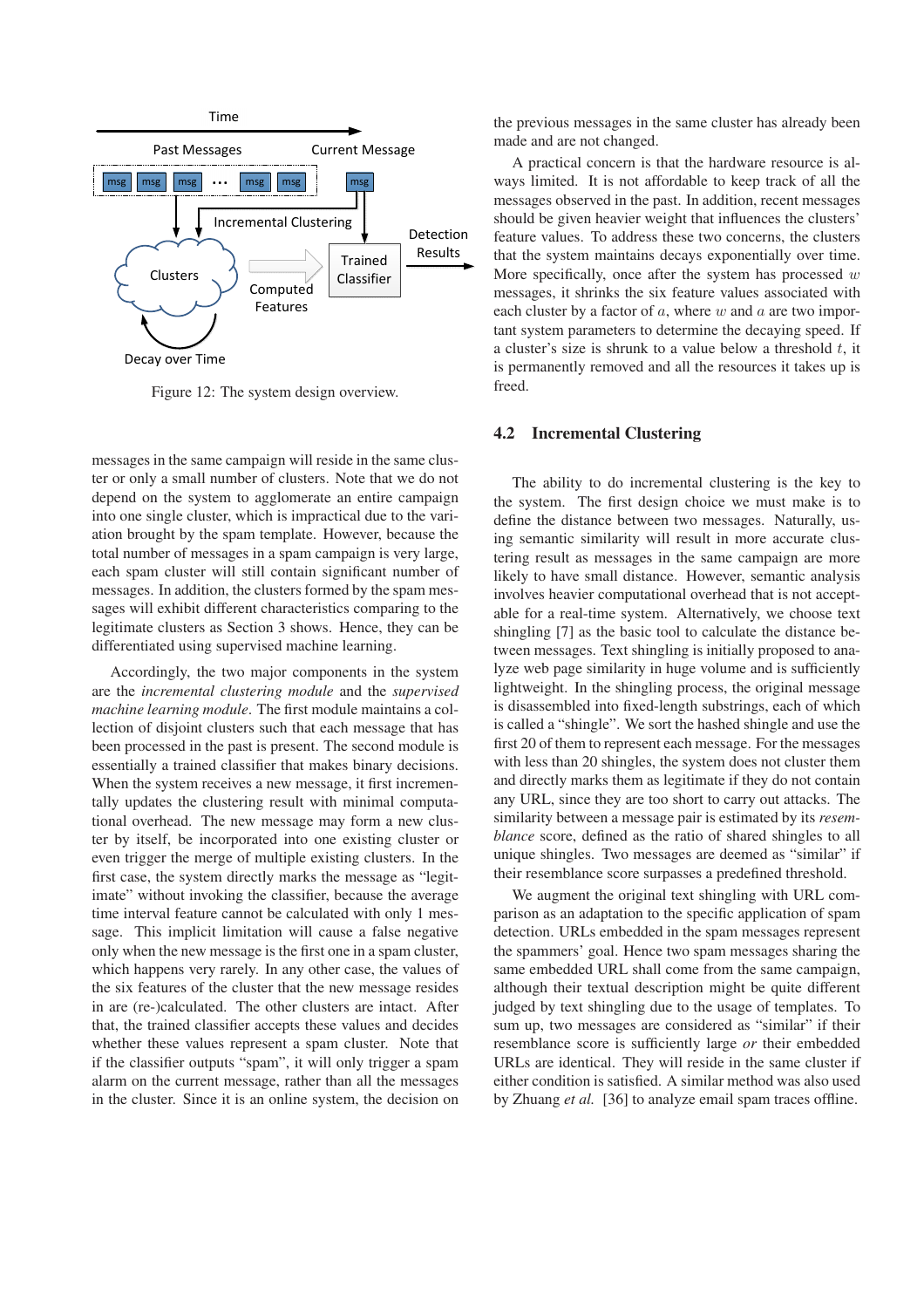We use a hash table to store the text shingling result, indexed by the shingles. It keeps track of all the messages that contain the corresponding shingle. Meanwhile, we use another hash table to store the result of URL comparison. It is indexed by the URLs and each element is a list of messages that contain the corresponding URL. When a new message arrives, it is disassembled into shingles and all the previously observed messages with identical shingles can be conveniently identified. The same holds for the URL comparison. In this way, the system does not need to compare the new message with all observed messages sequentially. Instead, it directly looks up the hash tables at the location of matching shingles and URLs, thus minimizing the overhead.

For the purpose of incremental clustering, our system maintains a set of disjoint clusters. Upon the arrival of a new message, it first creates a cluster containing a single element, the new message itself. Next, all clusters that contain a message that is "similar" to the new message must be found and merged with the new cluster, while the other clusters stay intact. We build a Union-Find data structure to accommodate this need. A Union-Find data structure supports three operations very efficiently, which are  $i$ ) creating a new set,  $ii)$  finding the set containing a given element and  $iii$ ) merging two sets. In addition, the system needs to eliminate clusters from time to time because of the exponential decaying. This operation is not supported by the standard Union-Find data structure. As a result, we enhance it to provide the functionality to return all the elements of a given cluster.

#### **4.3 Supervised Machine Learning**

While clustering provides a division of the observed messages, our system needs to make decision on each incoming message that flags it as either a spam or a legitimate message. The supervised machine learning module is essentially a trained classifier that makes this binary decision.

Two classifier candidates, support vector machine (SVM) [8] and decision tree [21], are widely used in the literature. Decision tree has the advantage that the trained classifier is simple to understand and fast. The time complexity to make a prediction on a new test point is  $O(log(N))$ , where N is the number of nodes in the trained tree. Such efficiency is a desirable property for an online system. On the other hand, SVM is reported to achieve good accuracy on a wide variety of problems such as handwriting recognition, face detection, text categorization, *etc.* However, the classification process of new data points gets slower if the training set is large. We test both classifiers on our dataset and decision tree yields better accuracy, *i.e.* , higher true positive rate and lower false positive rate. Consequently, we pick decision tree as the classifying module in the system.

### **4.4 Parallelization**

Our system needs to achieve high throughput as an online spam filtering tool. The basic design shown in Figure 12 spends the majority of running time on incremental clustering. Consequently, accelerating the clustering process can greatly enhance the throughput.

Parallelization is a natural choice to achieve such a goal, but it seems to be counterintuitive in our specific case at the first glance, since incremental clustering is a sequential process, in the sense that the clustering process of the  $n + 1$ <sub>th</sub> message is based on the clustering result of the first  $n_{th}$ messages. Our solution is to compute the incremental clustering result for the next  $k$  messages, instead of the next one message, simultaneously. For each one of the next  $k$  messages, we compare its similarity to the observed messages and decide which existing clusters it should be merged into. The computation for one message is independent from others. Accordingly, k threads are executed at the same time with each thread handling one message. Note that only the message similarity comparison is parallelized. All other operations, such as cluster merging, remain sequential to avoid conflict among threads.

The parallel design might slightly alter the clustering result comparing to the sequential case, but it will not noticeably affect the detection result. Without loss of generality, we analyze the potential alteration under the scenario of two threads,  $t_1$  and  $t_2$ , processing two messages,  $m_1$  and  $m_2$ , in parallel. The only situation when the clustering result differs must satisfy two conditions: i)  $m_1$  and  $m_2$  are similar, ii) there does *not* exist a previously observed message  $m_0$ , such that  $m_0$  is similar to both  $m_1$  and  $m_2$ . In this situation, a sequential execution will cluster  $m_1$  and  $m_2$  together immediately, but a parallel execution will not do so. The reason is that  $t_1$  is unaware of  $m_2$  and cannot find any previously observed message that is similar to  $m_1$ . Hence  $m<sub>1</sub>$  is left in a separate cluster containing only itself. The same applies to  $m_2$ . However, their corresponding clusters will be merged once a third message,  $m_3$ , which is similar to both  $m_1$  and  $m_2$ , has been processed. In the context of spam message detection, the above scenario maps to the case that the first two spam messages from the same campaign are handled by the system in parallel. Given the limited number of spam campaigns, this scenario shall happen very rarely. For legitimate messages, such inconsistency in the clustering process will not affect the detection result at all since any clusters with size of 1 will be assumed to be legitimate.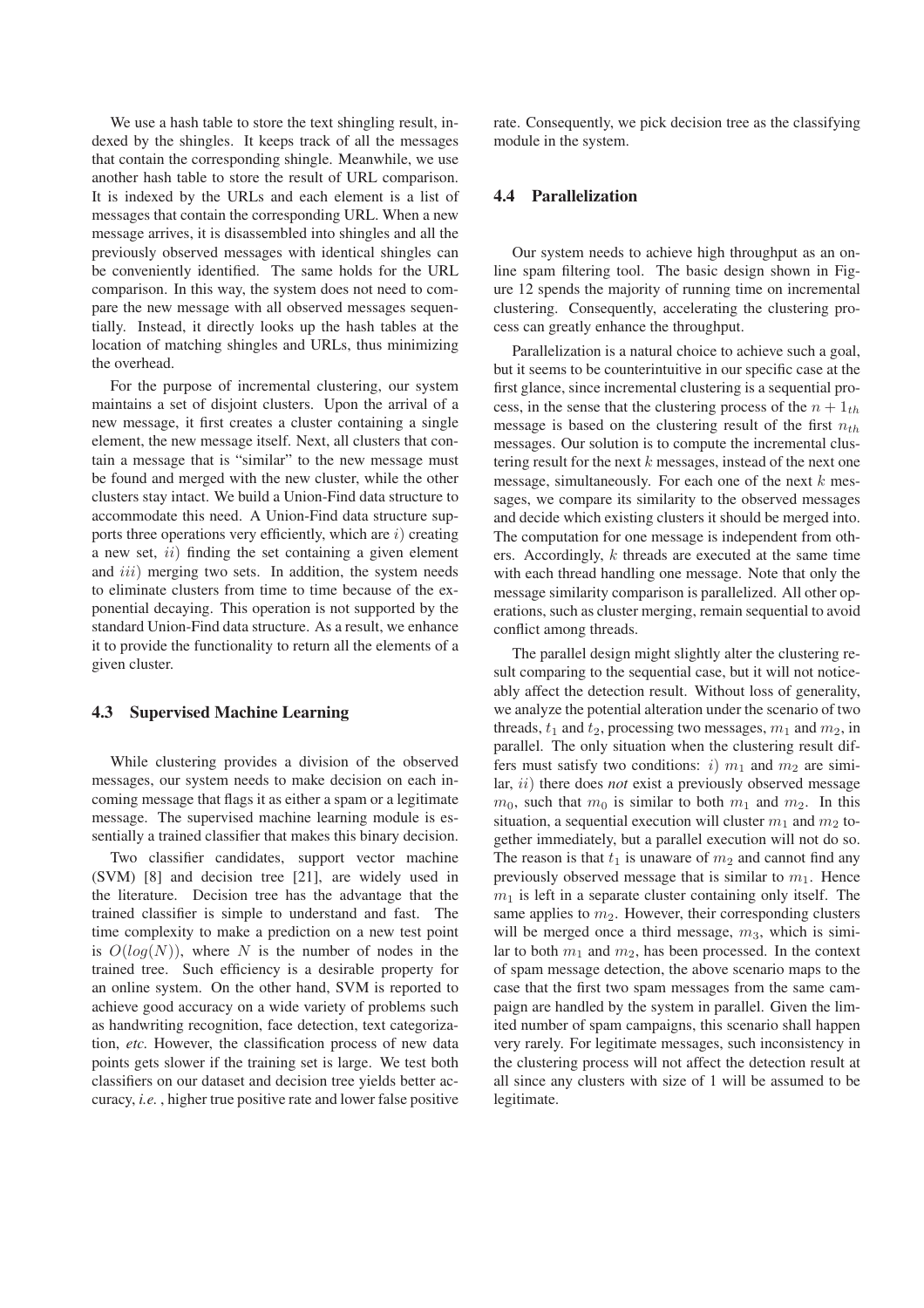### **5 Experiment**

### **5.1 Methodology**

We evaluate the system on a server machine that has eight cores (Xeon E5520 2.2Ghz) with Hyper-Threading and 16GB memory. We sort all the messages according to their timestamps and divide them into the training set and the testing set. The training set includes the first 25% of spam messages and all the legitimate messages in the same time period. The testing set contains the remaining messages.

The system has multiple tunable parameters (Section 4.1). W and a control the speed of cluster decay. The choice of their value is mainly constrained by the hardware resource, as lower decaying speed results in more resource consumption and slower processing speed. We pick 100,000 and 0.2 as the value of w and  $\alpha$  in the experiments, respectively, according to our hardware resource limit. We also tested faster decaying speed by setting  $a$  as 0.5, but only found very slight change in the detection result. We pick 3 as the value of  $t$ , the size threshold to eliminate a cluster, since a small value reduces the risk of removing a live spam cluster from the system.

In the training phase, we first feed the incremental clustering module with the training set, and record the feature values for all spam and legitimate clusters. We use all 6 features for the Facebook dataset. We use the 5 features other than interaction history score for the Twitter dataset, since interaction history score is not applicable for the broadcast interaction in Twitter. Next, We use the extracted feature values to train the classifier. We only use the clusters whose size is at least 5 for training. After that, the system is fed with the testing set. We conduct all the experiments obeying the time order, so that the experimental results can resemble the system performance in real-world deployment accurately.

#### **5.2 Clustering Resemblance Threshold**

The detection is based on the clustering of spam messages. Hence, the resemblance threshold used in the clustering process could potentially affect the detection result. Recall that the resemblance of a message pair is the ratio of shared shingles to the total number of distinct shingles, which represents the "similarity" between the message pair. In order to understand how to pick the best threshold, we study the resemblance value among spam and legitimate message pairs, respectively.

We first divide the Facebook dataset into the spam set and the legitimate message set. The division is trivial using the label of each message. After that, we compute the resemblance value of all the spam message pairs and



Figure 13: The distribution of resemblance value among spam and legitimate message pairs in the Facebook dataset, respectively.

the legitimate message pairs, respectively, by repeating the clustering process. Figure 13 shows the cumulative distribution of such value. The curve for legitimate message pairs embraces the y axis. For both types of message pairs, most of them have a very small resemblance value, meaning that they are almost totally dissimilar. This is expected because legitimate messages are spontaneously generated and are different to others naturally. For spam messages, many campaigns exist in our dataset and the message pairs across different campaigns are also very different. However, the curve for spam message pairs exhibits a sudden rise at the right most part, showing that some message pairs are very similar, which are those belonging to the same spam campaigns. The legitimate message pairs do not exhibit such a pattern due to the spontaneous nature. Despite this difference, it is apparent that both curves are flat in the middle. It suggests that comparably very few message pairs have the resemblance value falling in the middle area. Consequently, the system is insensitive to the threshold value as long as the value is not too small or too large, since varying the threshold would not significantly affect the clustering result. At last we pick 0.5 as the threshold used in all the experiments.

#### **5.3 Accuracy**

The accuracy of a detection system is characterized by two metrics, *true positive rate* (TPR) and *false positive rate* (FPR). True positive rate shows the detection completeness. It is defined as the number of instances correctly classified as spam divided by the total number of spam instances. False positive rate reflects the detection error on the legitimate messages. It is defined as the number of instances incorrectly classified as spam divided by the total number of legitimate instances. In this section we evaluate the overall accuracy (Section 5.3.1), the accuracy of different fea-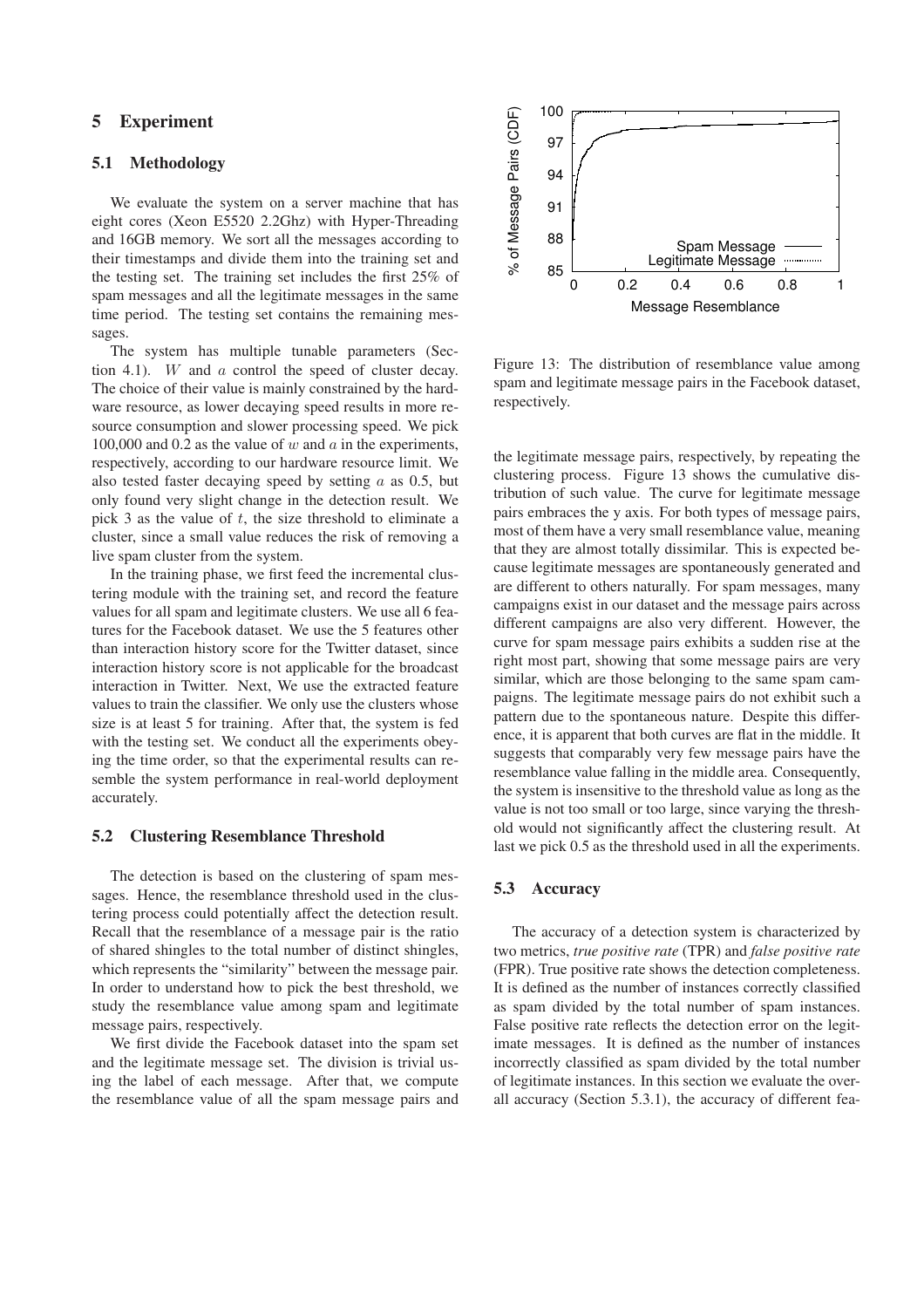

Figure 14: The overall detection accuracy subjecting to the varying spam to legitimate message ratio in the training set.

ture sets (Section 5.3.2) and the accuracy over time (Section 5.3.3) to show that our system can indeed provide satisfactory accuracy guarantee.

We use the C4.5 decision tree library provided by Quinlan [20].

#### **5.3.1 Overall Accuracy**

We first test the overall detection accuracy, using all applicable features and the complete dataset. An accurate detection system desires high true positive rate and low false positive rate simultaneously. Unfortunately, parameter tuning usually causes these two metrics to increase or decrease at the same time. We are forced to face the trade-off between them. We decided to tune the classifier to emphasize low false positive rate while maintaining a reasonably high true positive rate.

As suggested by Zadrozny *et al.* [34] and used by Thomas *et al.* [28], we adjust the ratio of spam to legitimate message in the training set by random sampling to tailor the performance, where a larger ratio indicates a stronger tendency to classify a message as spam. We use the ratios of 10:1, 4:1, 1:1, 1:4 and 1:10. Regardless of the ratio in the training set, the full testing set is used. Figure 14 shows the detection accuracy. For the Twitter dataset, the two rates grow in consistency with the ratio in the training set. Both rates minimize when the ratio is 1:10, and maximize when the ratio is 10:1. A 1:1 ratio in the training set results in a reduction of false positive rate by about 20%, comparing to a 10:1 ratio. On the other hand, the true positive rate decreases very slightly and reaches 69.8% at this ratio. A 1:4 ratio or a 1:10 ratio results in a substantial drop in both true positive rate and false positive rate. After all, we still favor the 1:1 ratio for the twitter data. The detection accuracy of the Facebook dataset exhibits irregularity. A 4:1 ratio yields the lowest false positive rate (0.19%) and a relatively high true positive rate (80.9%). For the remainder of the evalua-

| <b>Feature Set</b>  | <b>Features Contained</b>               | <b>TPR</b> | <b>FPR</b> |
|---------------------|-----------------------------------------|------------|------------|
| <b>OSN</b> Specific | Social Degree                           | 38.3%      | 0.30%      |
|                     | <b>Interaction History</b>              |            |            |
| General             | Cluster Size                            | 80.8%      | 0.32%      |
|                     | Average Time Interval                   |            |            |
|                     | Average URL Number<br>Unique URL Number |            |            |

Table 1: The detection accuracy using each of the two feature sets with the Facebook dataset.

tion, we conduct all experiments over the Facebook dataset at a 4:1 ratio in the training set and all experiments over the Twitter dataset at a 1:1 ratio.

#### **5.3.2 Accuracy of Different Feature Sets**

As stated in Section 3, we divide our features into two sets: the OSN specific features and the general features. To understand their significance to the system, we train the classifier exclusively using each feature set, test the detection accuracy and present the result in Table 1. The ratio of spam to legitimate message in the training set is 4:1. Since the Facebook dataset uses the complete 6 features, we conduct this experiment using the Facebook dataset. The general features achieve a true positive rate of 80.8%, which is similar to the result of using all features. Unfortunately, the false positive rate increases by more than 50%. On the other hand, the OSN specific features lead to a lower true positive rate (38.3%). We do not mean to compare between these two sets and decide which one gives better performance. Rather, the result shows that the detection accuracy would be significantly degraded in the absence of either feature set. Using their combination keeps the high true positive rate while reducing the false positive rate.

#### **5.3.3 Accuracy Over Time**

Spam campaigns are not persistent. Criminals will promote new campaigns on a continuous basis. As a result, it is important to evaluate how much time it takes before the classifier becomes out of date and needs to be re-trained. We carry out the evaluation using the Facebook dataset, because it contains messages generated throughout a time period of one year and a half. In comparison, the Twitter dataset is collected in a much shorter period of time and is not suitable for this type of evaluation. We use 4:1 as the ratio of spam to legitimate message in the training set. We dissect the testing set into 3-month time periods and study how the detection accuracy changes over time. We use the same trained classifier on the first 9 months of testing data, and measure the true positive rate as well as the false positive rate in each period. We only present the result in the first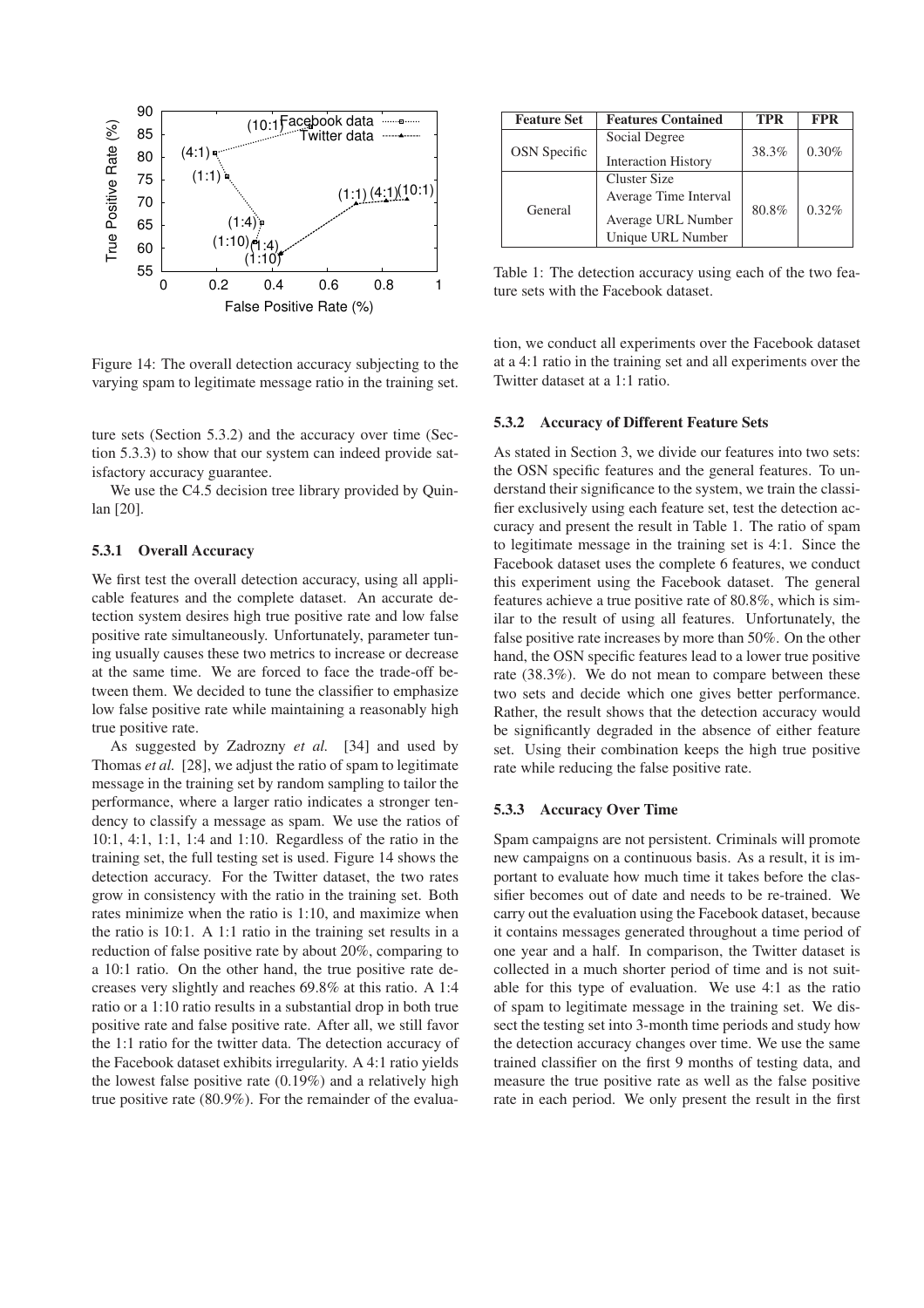

Figure 15: The detection accuracy on the Facebook dataset over time.



Figure 16: The detection accuracy on the Twitter dataset under stealthy attack.

9 months, because after 9 months the spam becomes very sparse in our dataset and the true positive rate is not representative. However, we do observe a significant rise in the false positive rate after 9 months, suggesting that our system may need re-training after such a long time to further reduce the false positive rate. Figure 15 shows the experimental result.

The false positive rate remains extremely low for all 3 periods. The period between 3 and 6 months after training incurs the highest false positive rate, which is about 0.04%. It shows that our system misclassifies very few legitimate messages as spam, even if the training takes place up to 9 months before the time of classification. The true positive rate in the first period and the third is a bit lower. We find that it is caused by campaigns heavily adopting obfuscation that results in large number of small clusters instead of small number of big ones. This type of campaign does not appear in the second period. It demonstrates that the features we select indeed capture the commonality among spam campaigns, so that they remains effective even if the campaigns being classified do not present in the training data. These findings indicate that our system can remain accurate without the need for re-training for a long period of time, which minimizes the maintenance cost after deployment.

### **5.4 Resilience against Stealthy Attack**

One of the spammers' common attempts to evade detection is to carry out stealthy attack. Under stealthy attack, the speed of spam generation is reduced so that the anti-spam system cannot acquire sufficient instances to learn the spam pattern. To simulate such an attack, we randomly remove certain proportion of spam messages , ranging from 20% to 80%, from both dataset. The effect is the same as if the spammers generate spam messages at a reduced speed. The legitimate messages are untouched. After that, we repeat the overall accuracy test on the modified dataset, choosing 4:1 and 1:1 as the ratio of spam to legitimate messages in the training set for Facebook and Twitter dataset , respectively. Figure 16 illustrates the result. In the Twitter experiment, the true positive rate and the false positive rate exhibit very slight difference comparing with the experiment using the original dataset in all test cases. In the Facebook experiment, the true positive rate and the false positive rate decrease moderately when we remove 20%, 40% and 60% of spam messages. The reason is that as spam becomes more sparse in the dataset, more spam clusters become indistinguishable from legitimate message clusters. When we remove 80% of spam messages, the system does not handle it gracefully as the true positive rate drops to 49% and the false positive rate rises to 0.44%. The results show that except for the Facebook experiment when we remove 80% of spam messages, stealthy attack slightly decreases the system's the true positive rate. Nonetheless, the false positive rate does not increase, which means that the system is still "safe" against legitimate messages under such attack.

### **5.5 Run Time Performance**

The run time performance is critical, since our system must not be the bottleneck that slows down the OSN platform if deployed. The training time is only a few seconds in all the experiments. In addition, we measure the latency and throughput to demonstrate that our system can respond to an incoming message very quickly and that it can inspect large number of messages per second.

**Latency** The latency is measured as the time between when the system receives a message and when the system outputs the inspection result. We process all the messages sequentially in this experiment. Figure 17 shows the cumulative distribution of the system latency, measured in milliseconds. The average and median latency for the Face-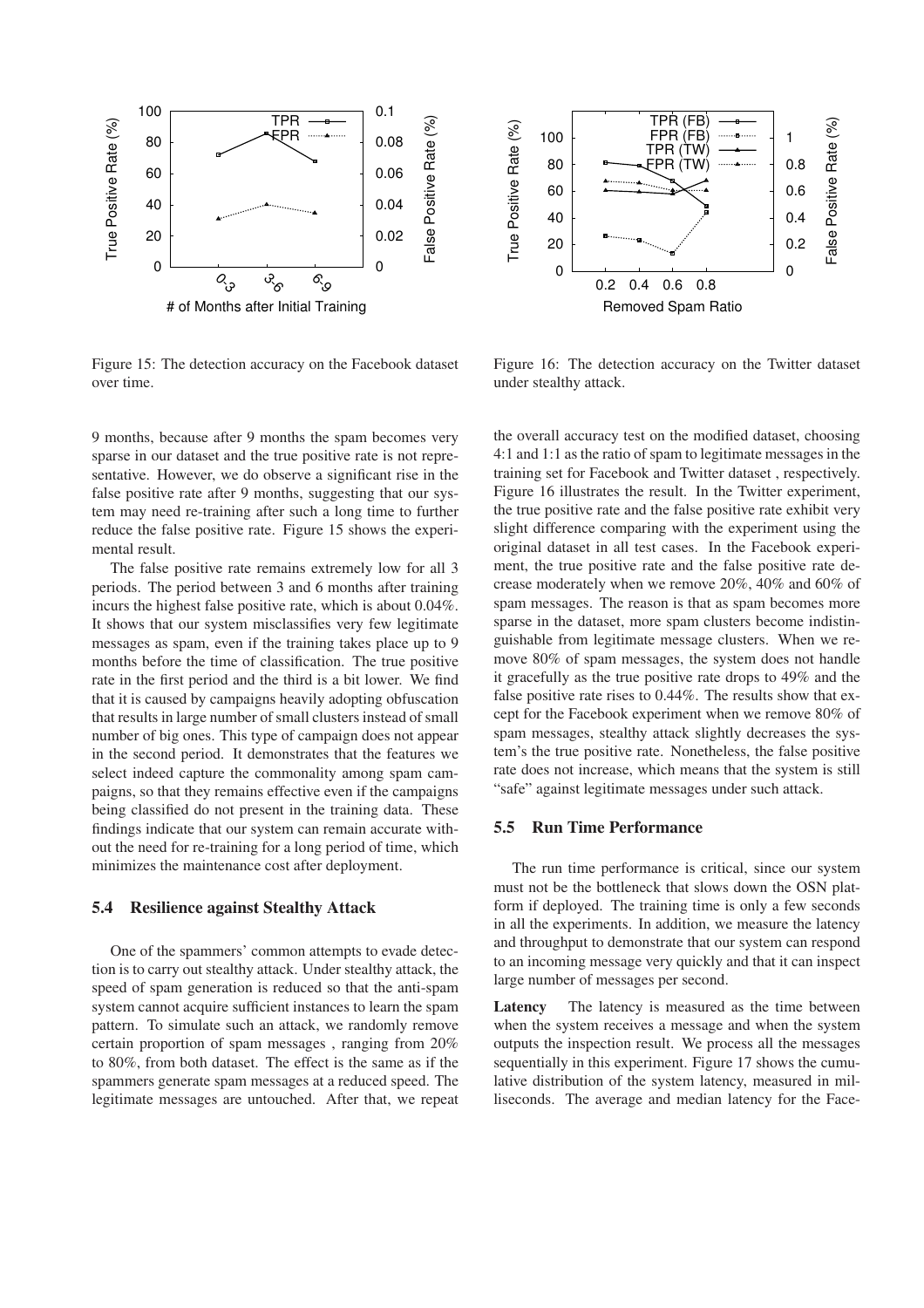

Figure 17: The cumulative distribution of the system latency, measured in milliseconds.

book dataset is 21.5ms and 3.1ms, respectively. The average and median latency for the Twitter dataset is 42.6ms and 7.0ms, respectively. Even for the Twitter dataset that results in comparatively longer processing delay, the whole inspection process for over 90% of messages is completed within 100ms. Given that modern browsers spend several hundred milliseconds before they start to render ordinary webpages [17], the system latency is sufficiently low. An OSN user would not feel any noticeable additional delay due to the deployment of our system.

**Throughput** In order to test the throughput, we feed the system with the testing set as fast as possible. Due to the hardware limitation (8 physical cores with Hyper-Threading), we execute 16 threads simultaneously. We divide the total number of messages processed by the system by the total running time to calculate the average throughput. The throughput on the Facebook and the Twitter dataset is 1580 messages/sec and 464 messages/sec, respectively.

### **6 Discussion**

Spammers continuously rival anti-spam solutions. Although our system is demonstrated to be robust against stealthy attacks, other approaches might be adopted to evade it. One possible way is to tamper with the clustering process by reducing the syntactic similarity among messages from the same campaign. We have observed such attempts in both of our datasets. In the Facebook dataset, spam campaigns start to include obfuscation in the textual message, *e.g.* , using "profil imaage" instead of "profile image". In the Twitter dataset, almost all spam tweets contain random meaningless words, which we suspect to be obtained from a collection of popular words. Nonetheless, our system defeats these attempts and yields good detection accuracy. Meanwhile, obfuscation and embedded random chunks decrease the message readability as well as trigger the recipients' suspicion, which lowers the underlying conversion rate. Another way to evade the system would be to manipulate the features of spam clusters, for the purpose of making them indistinguishable from legitimate clusters. It is not too difficult to do this for each individual feature. For example, spammers may use fake accounts with lower social degree to tamper with the "sender social degree" feature. In addition, they may only send spam to the friends that the compromised accounts frequently interact with to tamper with the "interaction history" feature. They may also send spam with longer time interval to tamper with the "average time interval" feature. However, manipulating any individual feature is likely to have very limited effect, since our system uses all six features in combination. Even though deliberate spammers in theory may manipulate all the features simultaneously, they have to pay a heavy price for doing so. In the previous three examples, the spam recipient population becomes much smaller, and the speed of spam generation becomes slower by orders of magnitude. If we can force spammers to do that, it is already a victory. The third evasion technique is to produce image-based spam. Our current design does not work for image-based spam.

# **7 Related Work**

We discuss prior related work by organizing them into two general categories: studies of spamming problem in OSNs and in other environments.

**Spam Studies in OSNs.** Stein *et al.* present the framework of the adversarial learning system that performs real-time classification on read and write action in Facebook [25]. However, the lack of details, *e.g.* , the features and policies used, and performance results prevent us from further comparison. Two offline studies have revealed large-scale spam campaigns in Twitter and Facebook, respectively [9, 10]. Designed as offline analysis tools, none of them can be directly used for online spam detection. [10] is based on URL blacklists which have too long lag-time to protect a significant number of users. [9] uses a similar clustering technique. However, it needs to operate on the complete set of messages, and its efficiency limits the clustering to be performed on the 2 million messages with URLs. In comparison, we adopt incremental clustering and parallelization to enable the system to inspect messages only based on other messages observed in the past, as well as to increase the scalability. Also, we develop the feature set to distinguish spam cluster that can be efficiently computed online. Thomas *et al.* [27] propose to filter malicious URLs in OSNs in real-time, which can be used to identify malicious messages later. While their approach does deep analysis of the URLs' landing pages, our approach uses an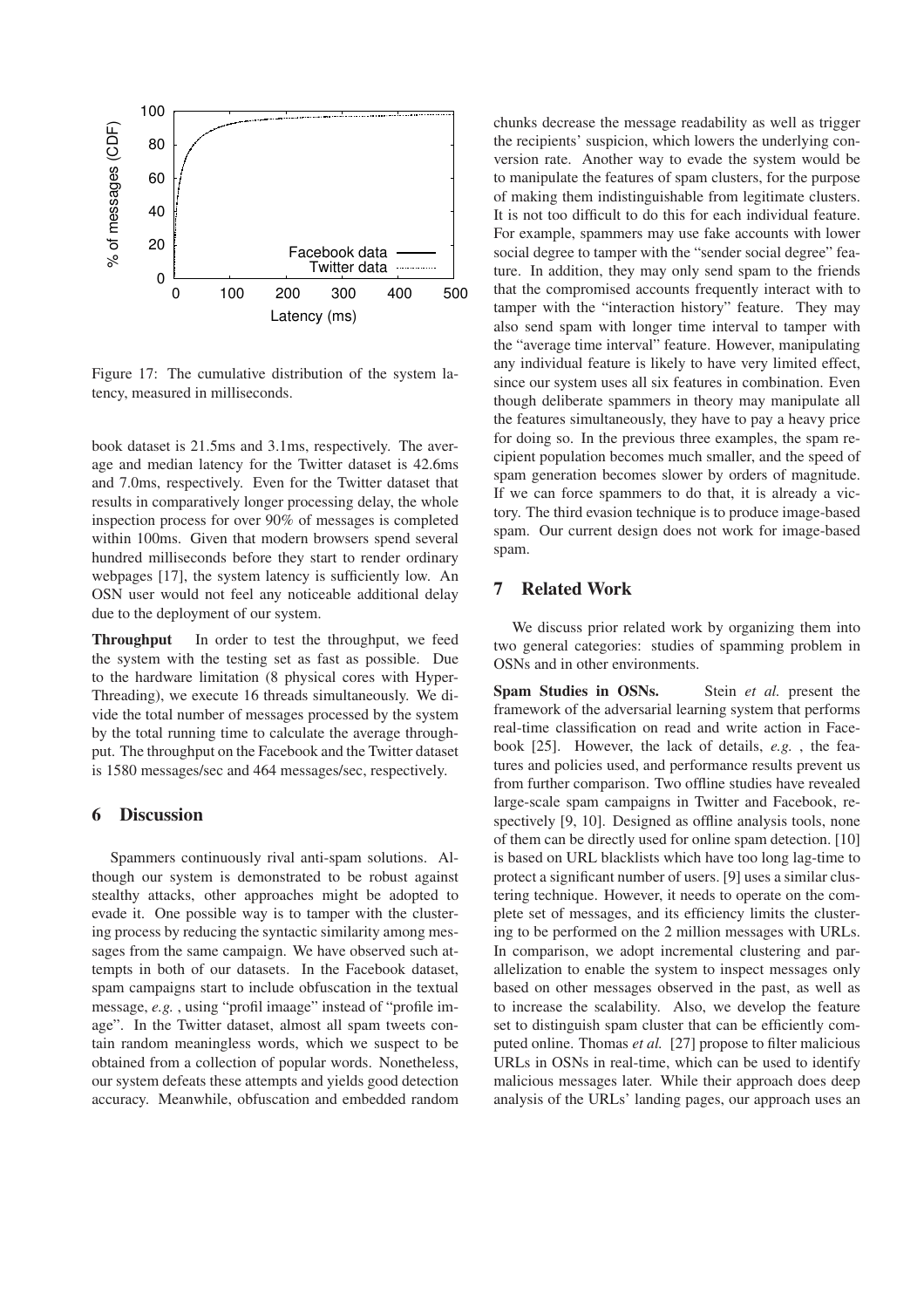alternative information source for the investigation, *i.e.* , the message content. Song *et al.* propose to use sender-receiver relationship to classify twitter messages [24]. Stringhini *et al.* [26] , Lee *et al.* [14] and Yang *et al.* [32] use machine learning techniques to detect spamming bots in OSNs, which are accounts created by spammers and used exclusively for spamming. Yardi *et al.* use a collection of ad-hoc criteria to identify spamming bots on Twitter [33]. In comparison, our detection focuses on spam messages instead of accounts, so that we can secure OSNs from spams generated by both spamming bots and previously legitimate accounts that have been compromised. Additionally, Benevenuto *et al.* [5] and Markines *et al.* [16] apply supervised machine learning to detect spammers in Youtube and social bookmarking sites, respectively. These websites do not focus on communications among users. Instead, their key functionality is video and bookmark sharing. Hence, the feature set used for machine learning is very different.

**Other Spam Studies.** There is a large body of prior work studying the characteristics of email spam [4, 12, 13, 36]. However, few of them can potentially be used as online detection tools. Researchers propose to enhance IP blacklists by correlating IP addresses according to their email sending history, network-level information, blacklisting history and so on, in order to discover spamming IP addresses that are not yet blacklisted [19, 22, 29]. As discussed previously, sender reputation based approaches are not suitable for OSN spam detection. Pitsillidis *et al.* extract the underlying templates to match future spams [18]. Li *et al.* propose to enhance Bayesian filter by adjusting the weight of spam keywords using personal social network information [15]. Both approaches detect campaigns that have been contained in the training set. Our approach does not have such a restriction. Xie *et al.* generate regular expression signatures for spamming URLs [31]. In addition, Thomas *et al.* use a comprehensive list of features to determine whether a given URL directs to spam in real-time [27]. The above two approaches essentially detect spamming URLs. In comparison, our approach can detect spam messages even if no URL can be recognized in them due to the obfuscation techniques.

# **8 Conclusions**

In this paper, we describe our work to provide online spam filtering for social networks. We use text shingling and URL comparison to incrementally reconstruct spam messages into campaigns, which are then identified by a trained classifier. We evaluate the system on two large datasets composed of over 187 million Facebook wall messages and 17 million tweets, respectively. The experimental results demonstrate that the system achieves high accuracy, low latency and high throughput, which are the crucial properties required for an online system. In addition, the system is able to remain accurate for more than 9 months after the training phase, which shows its very low maintenance cost after deployment. For more information, please refer to the project web page at http://list.cs.northwestern.edu/.

### **Acknowledgments**

We express our sincere thanks to the anonymous reviewers for their valuable feedback. The authors denoted with † are supported by NSF award numbers CCF-0621443, OCI-0724599, CCF-0833131, CNS-0830927, IIS-0905205, OCI-0956311, CCF-0938000, CCF-1043085, CCF-1029166 , and OCI-1144061.

### **References**

- [1] Users of social networking websites face malware and phishing attacks. Symantec.com Blog.
- [2] What the trend. http://www.whatthetrend. com/.
- [3] Zeus botnet targets facebook. http: //blog.appriver.com/2009/10/ zeus-botnet-targets-facebook.html.
- [4] ANDERSON, D. S., FLEIZACH, C., SAVAGE, S., AND VOELKER, G. M. Spamscatter: characterizing internet scam hosting infrastructure. In *Proceedings of 16th USENIX Security Symposium on USENIX Security Symposium* (Berkeley, CA, USA, 2007), USENIX Association, pp. 10:1–10:14.
- [5] BENEVENUTO, F., RODRIGUES, T., AND ALMEIDA, V. Detecting spammers and content promoters in online video social networks. In *Proc. of SIGIR* (Boston, Massachusetts, USA, July 2009).
- [6] BOGUÑÁ, M., PASTOR-SATORRAS, R., AND VESPIGNANI, A. Epidemic spreading in complex networks with degree correlations.
- [7] BRODER, A. Z., GLASSMAN, S. C., MANASSE, M. S., AND ZWEIG, G. Syntactic clustering of the web. *Comput. Netw. ISDN Syst. 29* (September 1997), 1157–1166.
- [8] BURGES, C. J. C. A tutorial on support vector machines for pattern recognition. *Data Min. Knowl. Discov. 2* (June 1998), 121–167.
- [9] GAO, H., HU, J., WILSON, C., LI, Z., CHEN, Y., AND ZHAO, B. Y. Detecting and characterizing social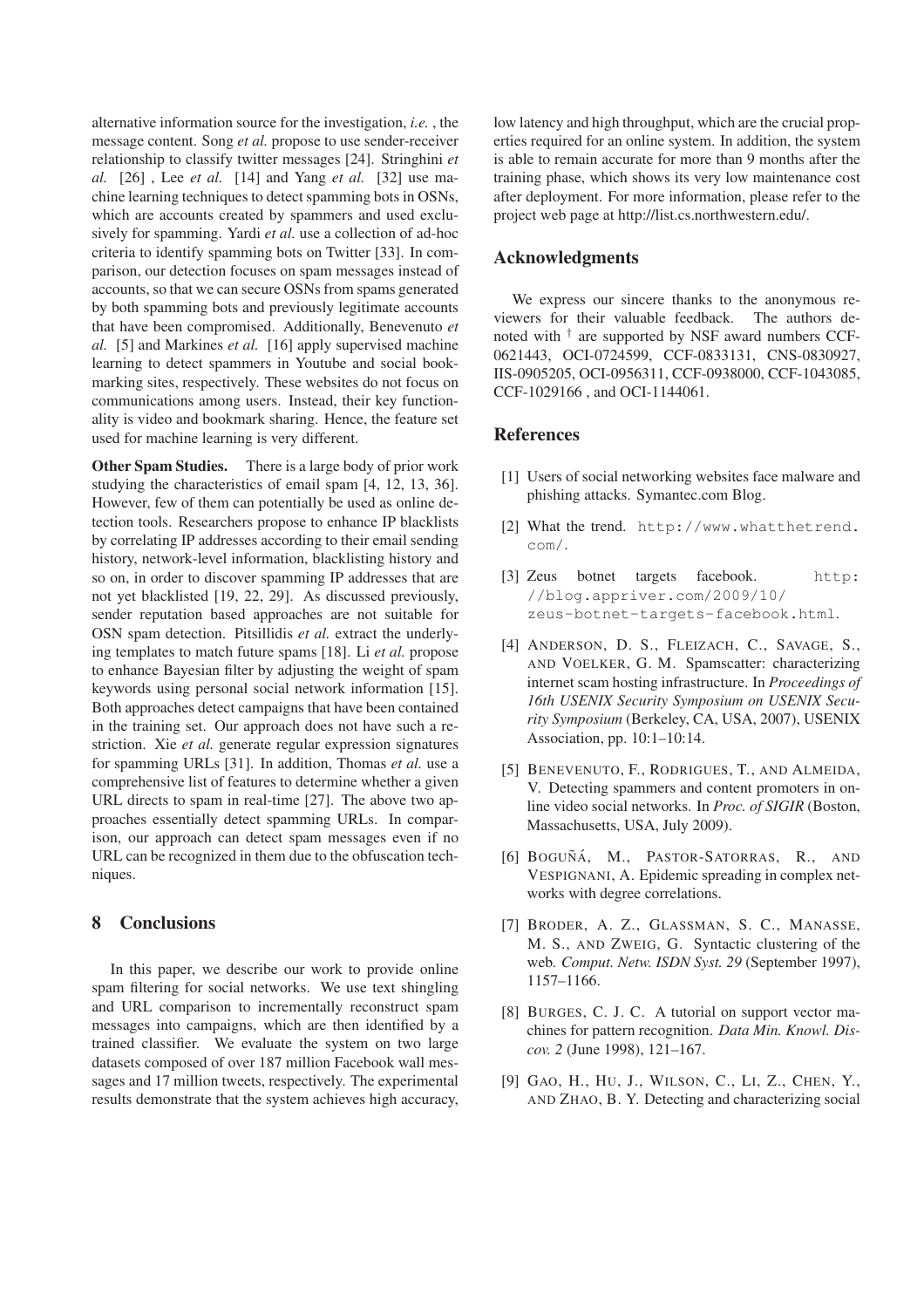spam campaigns. In *Proceedings of the 10th annual conference on Internet measurement* (New York, NY, USA, 2010), IMC '10, ACM, pp. 35–47.

- [10] GRIER, C., THOMAS, K., PAXSON, V., AND ZHANG, M. @spam: the underground on 140 characters or less. In *Proceedings of the 17th ACM conference on Computer and communications security* (New York, NY, USA, 2010), CCS '10, ACM, pp. 27–37.
- [11] HAO, S., SYED, N. A., FEAMSTER, N., GRAY, A. G., AND KRASSER, S. Detecting spammers with snare: spatio-temporal network-level automatic reputation engine. In *Proceedings of the 18th conference on USENIX security symposium* (Berkeley, CA, USA, 2009), SSYM'09, USENIX Association, pp. 101–118.
- [12] KANICH, C., KREIBICH, C., LEVCHENKO, K., EN-RIGHT, B., VOELKER, G. M., PAXSON, V., AND SAVAGE, S. Spamalytics: An empirical analysis of spam marketing conversion. In *Proc. of the ACM Conference on Computer and Communications Security* (October 2008).
- [13] KREIBICH, C., KANICH, C., LEVCHENKO, K., EN-RIGHT, B., VOELKER, G., PAXSON, V., AND SAV-AGE, S. Spamcraft: An inside look at spam campaign orchestration. In *Proc. of LEET* (2009).
- [14] LEE, K., CAVERLEE, J., AND WEBB, S. Uncovering social spammers: social honeypots + machine learning. In *Proceeding of the 33rd international ACM SI-GIR conference on Research and development in information retrieval* (New York, NY, USA, 2010), SI-GIR '10, ACM, pp. 435–442.
- [15] LI, Z., AND SHEN, H. SOAP: A Social Network Aided Personalized and Effective Spam Filter to Clean Your E-mail Box. In *Proceedings of the IEEE INFO-COM* (April 2011).
- [16] MARKINES, B., CATTUTO, C., AND MENCZER, F. Social spam detection. In *Proc. of AIRWeb* (2009).
- [17] MOSHCHUK, A., BRAGIN, T., DEVILLE, D., GRIB-BLE, S. D., AND LEVY, H. M. Spyproxy: executionbased detection of malicious web content. In *Proceedings of 16th USENIX Security Symposium on USENIX Security Symposium* (Berkeley, CA, USA, 2007), USENIX Association, pp. 3:1–3:16.
- [18] PITSILLIDIS, A., LEVCHENKO, K., KREIBICH, C., KANICH, C., VOELKER, G., PAXSON, V., WEAVER, N., AND SAVAGE, S. Botnet Judo: Fighting Spam with Itself . In *Proceedings of the 17th Annual Network and Distributed System Security Symposium (NDSS)* (San Diego, CA, USA, March 2010).
- [19] QIAN, Z., MAO, Z. M., XIE, Y., AND YU, F. On Network-level Clusters for Spam Detection . In *Proceedings of the 17th Annual Network and Distributed System Security Symposium (NDSS)* (San Diego, CA, USA, March 2010).
- [20] QUINLAN, J. R. Ross quinlan's personal homepage. http://www.rulequest.com/Personal/.
- [21] QUINLAN, J. R. Induction of decision trees. *Mach. Learn. 1* (March 1986), 81–106.
- [22] RAMACHANDRAN, A., FEAMSTER, N., AND VEM-PALA, S. Filtering spam with behavioral blacklisting. In *Proceedings of the 14th ACM conference on Computer and communications security* (New York, NY, USA, 2007), CCS '07, ACM, pp. 342–351.
- [23] SHIN, Y., GUPTA, M., AND MYERS, S. Prevalence and mitigation of forum spamming. In *Proceedings of IEEE International Conference on Computer Communicationi (INFOCOM)* (Shanghai, China, 2011), IEEE Computer Society.
- [24] SONG, J., LEE, S., AND KIM, J. Spam filtering in twitter using sender-receiver relationship. In *Proceedings of the 14th International Symposium on Recent Advances in Intrusion Detection (RAID'11))* (September 2011).
- [25] STEIN, T., CHEN, E., AND MANGLA, K. Facebook immune system. In *Proceedings of the 4th Workshop on Social Network Systems (SNS'11)* (New York, NY, USA, 2011), ACM.
- [26] STRINGHINI, G., KRUEGEL, C., AND VIGNA, G. Detecting spammers on social networks. In *Proceedings of the 26th Annual Computer Security Applications Conference* (New York, NY, USA, 2010), AC-SAC '10, ACM, pp. 1–9.
- [27] THOMAS, K., GRIER, C., MA, J., PAXSON, V., AND SONG, D. Design and Evaluation of a Real-Time URL Spam Filtering Service. In *Proceedings of the IEEE Symposium on Security and Privacy* (May 2011).
- [28] THOMAS, K., GRIER, C., MA, J., PAXSON, V., AND SONG, D. Design and Evaluation of a Real-Time URL Spam Filtering Service. In *Proceedings of the IEEE Symposium on Security and Privacy* (May 2011).
- [29] WEST, A. G., AVIV, A. J., CHANG, J., AND LEE, I. Spam mitigation using spatio-temporal reputations from blacklist history. In *Proceedings of the 26th Annual Computer Security Applications Conference* (New York, NY, USA, 2010), ACSAC '10, ACM, pp. 161–170.